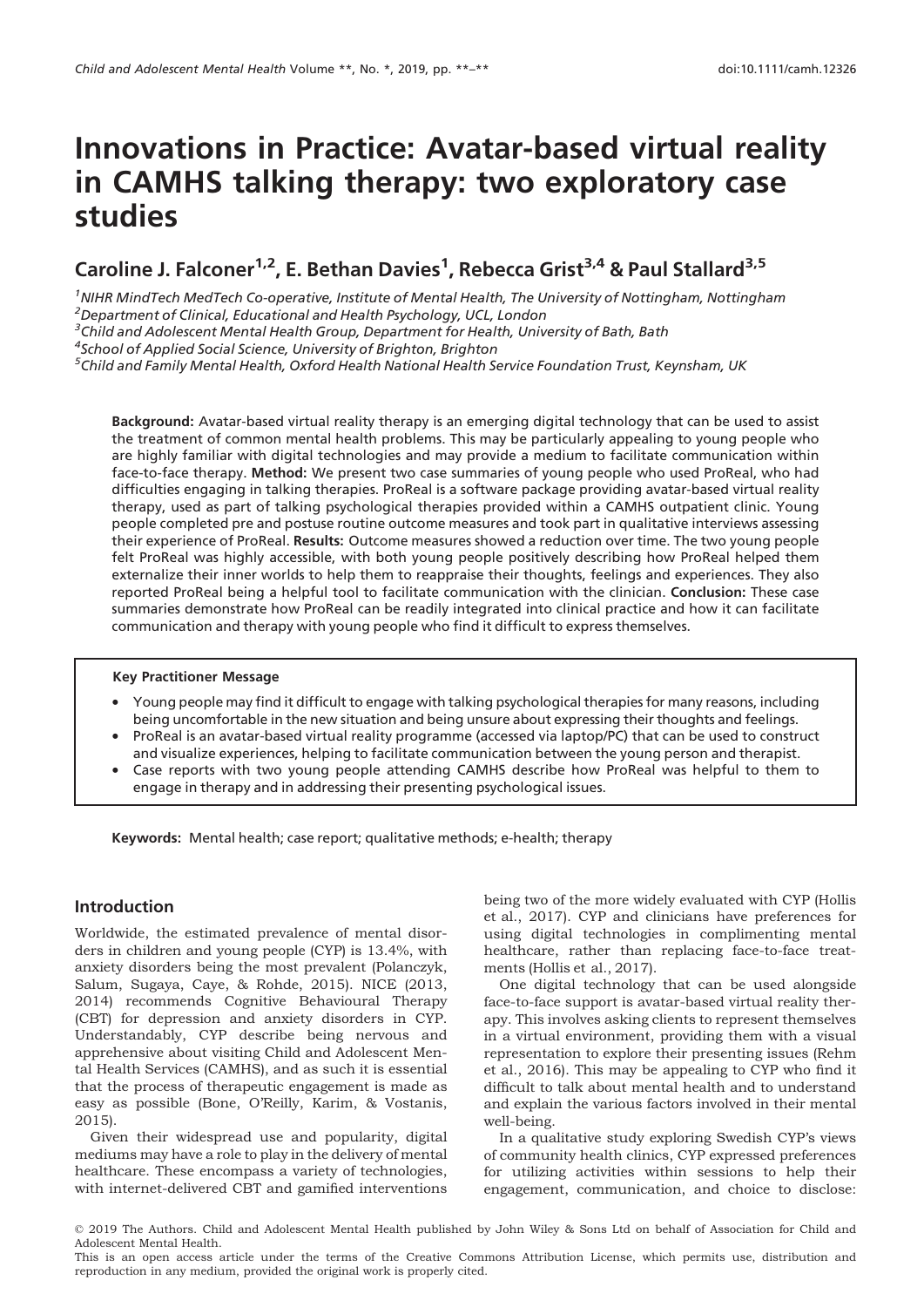younger adolescents spoke about using nonverbal ways to express their thoughts and feelings (Persson, Hagquist, & Michelson, 2017). Digital avatar-based therapies may provide a creative outlet for expression, akin to play therapy (van Rijn, Cooper, & Chryssafidou, 2018) and be a medium of communication for the CYP and therapist to share within therapy (Rehm et al., 2016).

One avatar-based programme, ProReal, has been tested in group and one-to-one settings, including with adults in a forensic setting (van Rijn, Cooper, Jackson, & Wild, 2017), with adults diagnosed with borderline personality disorder within an outpatient service (Falconer et al., 2017), and with secondary school children in school-based counselling (Cooper, Van Rijn, & Chryssafidou, 2018; van Rijn et al., 2018). Clients reported that ProReal helped them to communicate their experience to others (e.g. explaining their relationships and feelings) and aided them in developing insight, expressing their emotions, and developing empathy in understanding other peoples' perspectives. Given this, there is potential for ProReal to be used within CAMHS within therapist-led sessions. We are not aware of any published papers describing or evaluating the use of avatarbased therapy within this setting. We therefore know little about the potential ways in which avatar-based therapy can be used to compliment therapeutic work or how CYP would perceive this intervention.

This paper reports two case studies whereby ProReal was an adjunct to CBT in a CAMHS with one clinician (PS). It reports the way ProReal was used, outcomes, and client acceptability. The research was approved by East Midlands Nottingham 1 Research Ethics Committee (ref: 16/EM.0039), and informed written consent was attained from the two cases, with parental consent to participate.

#### ProReal: Avatar-based therapy

ProReal is a laptop/desktop-based digital programme in which CYP can create 'landscapes' illustrating visual representations of their inner and outer worlds. The programme runs on a moderately powered laptop with information being stored locally. The landscape is created via touch screen, keyboard or mouse. They are populated with neutral human form avatars (no facial features or

gender) which they label or name. Their size, colour, posture and position can be changed and emotional and cognitive dialogues can be added (e.g. see Figure 1). Avatars can be positioned anywhere (e.g. castle, river, crossroads, forest) and props can be added (e.g. bridges, fires, treasure chest) for CYP to symbolically represent their world. The scene can be viewed from an avatar's perspective, or from a roaming or birds-eye view. The CBT for each case was not manualized but individually and collaboratively formulated for the participants presenting problem. Generally, ProReal was used to identify and illustrate thoughts, feelings and behaviours, and the relationships between them. In both cases, the participants were then asked to think about and represent what needed to change to see an improvement in their current emotional state. PS received 3 hrs of face to face training from ProReal Ltd, which involved an introduction to the software and personal practice, using the software to explore his own experiences. Practice with family, friends and fellow therapists was encouraged with monthly online supervision being provided for case discussion.

#### **Methods**

#### Case summary X

X (12-year-old, male) was referred to CAMHS from the Paediatric liver transplant service. X had a number of traumatic experiences related to his surgery and medical treatment and was presenting with acute anxiety and posttraumatic flashbacks. He had become increasingly aggressive, had recently been suspended from school and had started self-harming.

X reluctantly attended the initial CAMHS meeting with his mother and was very uncommunicative. He clearly stated that he would not talk about his posttraumatic flashbacks but recognized he had an anger issue. Pro-Real was discussed as a nonverbal way of helping X to visualize his worries and feelings and he agreed to a trial.

ProReal was used to facilitate a CBT-based intervention where X was helped to identify his thoughts, feelings and behaviour and the links between them. For each session, X and PS sat side by side, focused on the computer screen, as X created various landscapes to



Figure 1. Screenshot of ProReal in use: props, avatars and landscape used to represent stressful aspects of a situation (as labelled)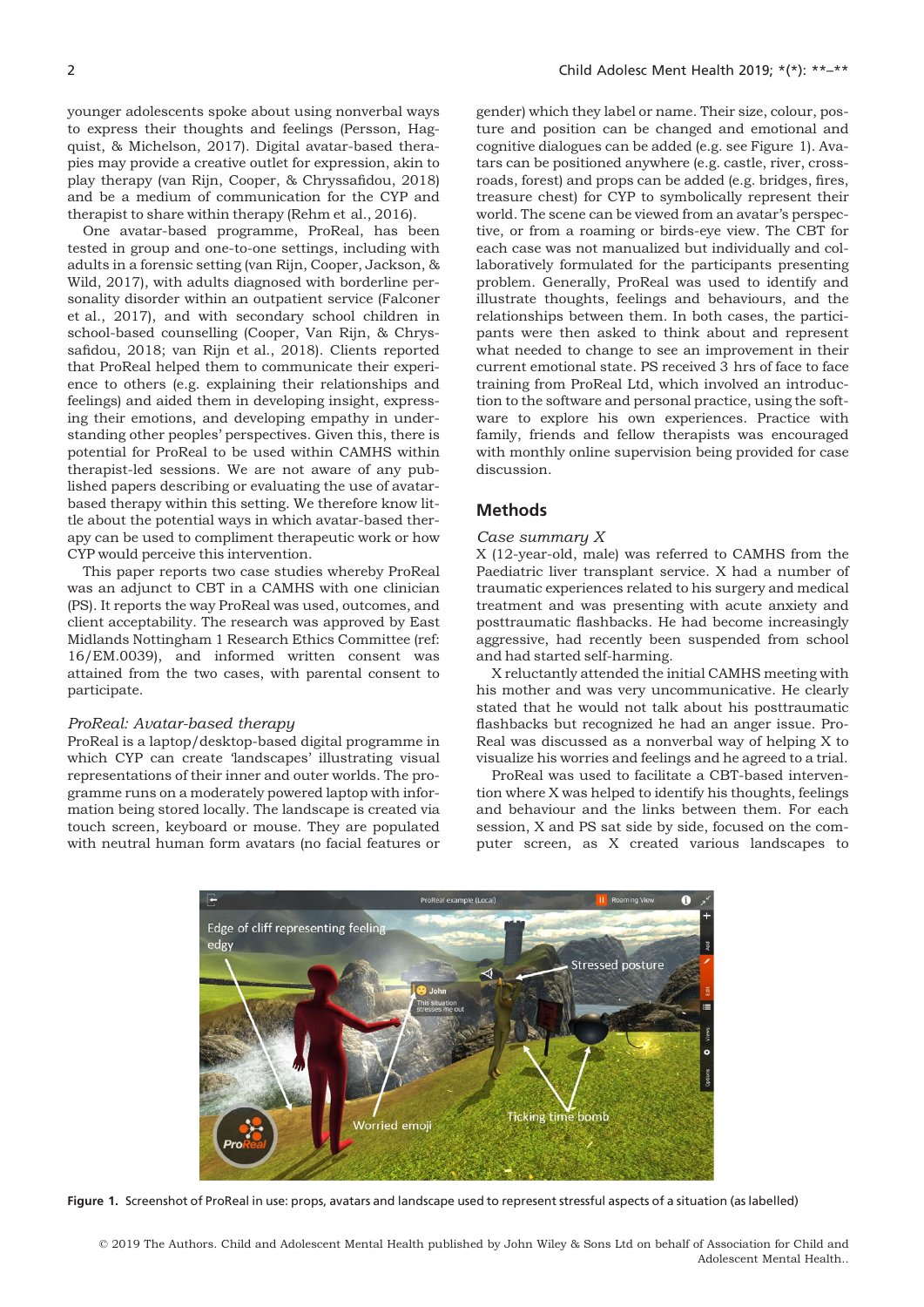describe how he was currently feeling. After each session, the scene was saved and was returned to at the start of the next session. PS engaged in a curious dialogue about the scene, clarified meanings, summarized feelings and encouraged X to reflect on what needed to change to help him feel happier and less worried.

The first session was spent entirely with ProReal creating a personalized visual formulation. In subsequent sessions ProReal was used flexibly as a visual summary of the formulation and to prompt the development of coping skills. Time spent with ProReal reduced as more time was spent practicing coping skills.

Although outwardly presenting in an aggressive way, X created a scene depicting himself as anxious and worried. He chose a nervous/scared avatar posture next to a fire adding 'you get cold when you are nervous'. He added many props as defences to keep himself safe. He positioned an elephant in the grounds to trumpet if someone approached; secured the gateway to the castle with a wall, a bomb and a shield and then added a key in the castle to lock the door. Sessions explored how each prop could be developed into coping skills (e.g. relaxation, breaking challenges into small steps, alternative helpful thinking) which X practiced between sessions. X engaged well with ProReal and after five sessions reported feeling happier (RCADS depression subscale reduced from 9  $[t-score = 56]$  to 5  $[t-score = 45]$ , and less distressed (Total RCADS reduced from 37 [tscore = 51] to 30 [t-score = 47]). X's change in depression scores indicate reliable change while there is no indication of reliable or clinically significant change in his overall RACDS score. X was coping well with school, was regularly attending and was in no major trouble. He reported that his flashbacks had reduced and there had been no further incidents of self-harm. In view of this progress and X achieving his goal (anger management increased from 3 to 9 on the goal progress chart), we agreed that no further appointments were required.

#### Case summary Y

Y (15-year-old, male) was urgently referred to CAMHS by his GP with suicidal thoughts and low mood. He described a 2-year history of persistent and repetitive, negative, critical and destructive thoughts and low mood. He disclosed a previous suicide attempt and although was not currently self-harming, presented with non-specific suicidal ideation.

Y had previous unsuccessful input from CAMHS. He did not believe that further talking therapy approaches would help and was unwilling to engage in CBT- or mindfulness-based therapy. He was also reluctant to talk about his negative thoughts, fearing that this would make them stronger and harder to control. ProReal was discussed and Y felt that this non-verbal approach might help him to express and challenge his destructive thoughts.

ProReal was used flexibly as part of a CBT-based intervention to facilitate a personalized formulation to help Y express his negative thoughts. He then learned to develop a different relationship with his thoughts where they were noticed but he did not engage with them. Y and PS sat side by side focusing on ProReal whilst Y created various scenes. In the first session, Y created a safe place inside a castle where his negative thoughts could not reach him. In the second session, Y created himself as an avatar which he positioned in the castle and added his girlfriend for support. It was in the third session that he felt able to externalize his negative thoughts in another avatar which was positioned outside the castle, behind a wall. The fourth session explored the content of these negative thoughts. The visual representation helped Y to recognize that his negative thoughts were separate from him and that they did not control him. The final session continued this process and led to his avatar ignoring the negative avatar and Y feeling that he did not need to listen or respond to his negative thoughts. Y's suicidal thoughts reduced through therapy (RCADS statement 37 'I think about death': reduced from 'Often' to 'Never'). Symptoms of depression reduced (RCADS depression subscale: 14 [t-score=66] to 3 [tscore=39]), as did anxiety (RCADS anxiety subscale: 59 [t-score=73] to 5 [t-score=<37]). Y's depression and anxiety reduction represent both reliable and clinically significant change. The goal progress chart showed that was less troubled by negative thoughts (increased from 1 to 9) and we agreed to close the case.

#### Results

Postuse feedback was gathered through telephone interviews by a researcher not involved in therapy delivery (RG). Interviews assessed the young person's experience of using ProReal (e.g. ease of use, likes, dislikes) and whether ProReal was beneficial to their sessions (e.g. what aspects were helpful/unhelpful). The interviews were transcribed verbatim (by EBD). Brief codes summarizing what participants said were made and compared and contrasted to categorize patterns in the data.

#### Accessibility

Both participants found ProReal straightforward to use after some familiarization. They felt that ProReal's appearance was 'average' and sufficient for its therapy purpose – it was not as detailed as video games but not unappealing either.

#### External visualization of internal world

Both young people emphasized visualization through ProReal, allowing them to externalize their experiences, thoughts and feelings. Visualization encouraged perspective taking and reappraisals of their experience. Y described how using ProReal allowed him to break down and work through problems:

I was able to compartmentalize all of the stuff that was going on, and I was able to [...] put it into a software that I was able to control, navigate and that I could monitor, and that kind of gave me some confidence in doing that in real-life

Both described how they liked being able to add inner voices and emotions to avatars, and animated postures, which aided expression of feelings and the interpretation of situations:

the fact that you could add like inner voices and emotions greatly helped how to, like, how my mood reflected every time I met with [the clinician]

They also described how they liked being able to explore the landscape and the usefulness of the props in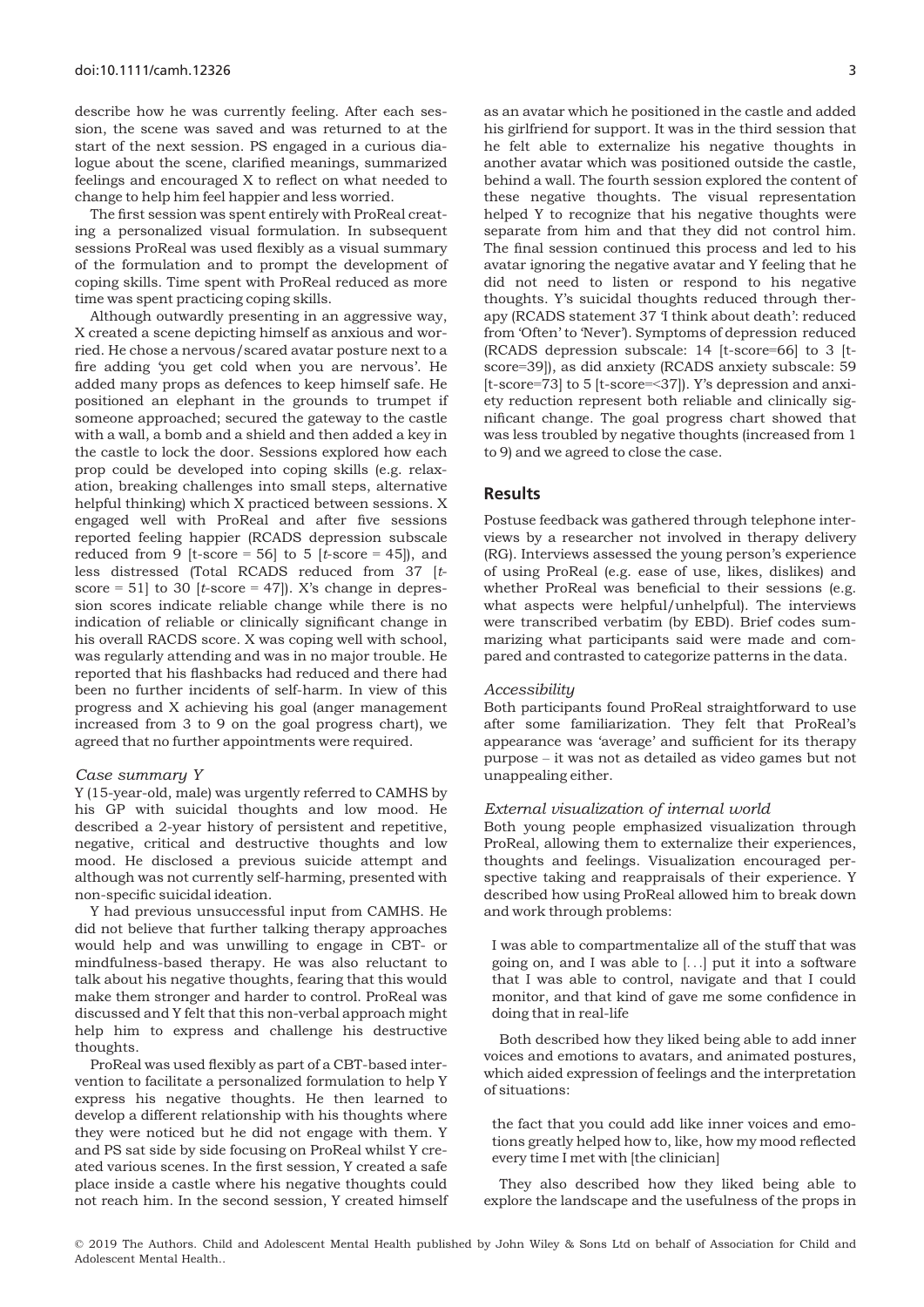symbolizing aspects of their experience and feelings. Even though there were several props which they felt they could not apply to themselves, they could see how they would be useful to others. They described how being able to represent and externalize their experiences (and associated thoughts and feelings) meant they could express themselves and better communicate their situation, thoughts and feelings to the clinician.

I could get like [the clinician] to see how things were for me, to make him understand what it's like... sort of how you're thinking and feeling and things that are going on, without you having to, yeah, think of the words and verbalize it

it was able to give a visual representation of how I was feeling and what I was thinking and what kind of situation I was in to [the clinician] without me needing to explain it very much, I was sort of able to do my thing and [the clinician] was able to interpret it quite accurately actually

#### Facilitating communication

ProReal meant that participants did not necessarily have to talk as much as they might in a normal therapy session: this was seen as useful by X as he mentioned not being a natural talker, and the visualization of his experience meant he did not have to 'just' talk about his experiences.

I didn't use [ProReal] an awful lot but that benefited me cos it meant that I could work side by side with actually talking to [the clinician] about it and explaining it in a visual way so that helped

## **Discussion**

These two case studies show how an avatar-based software can be used to facilitate communication during face-to-face psychological therapy with young people. Routine outcome measures showed postuse improvements in mental health with qualitative feedback providing positive support for the avatar programme. Both young people were verbally uncommunicative and not fully willing to engage in traditional talking-based approaches. Feedback suggested that the externalization of internal thoughts, feelings and experiences helped the young people express how they were feeling. Although we are limited in reporting findings from two cases, their experiences align with those from previous research into avatar-based counselling (Cooper et al., 2018; Rehm et al., 2016; van Rijn et al., 2017, 2018). A key theme from this research centred around the software allowing young people to express themselves outside of 'just using words all the time' (van Rijn et al., 2018).

Our two young people felt ProReal was both easy to use and helpful in their therapy, and was reported to be appealing and attractive. Students in the previous evaluation of ProReal provided many suggestions for improvements, including more variated virtual environments and more realistic props (van Rijn et al., 2018). This highlights the continuing tension in the development of technology that is attractive and engaging without being 'state of the art' and expensive.

Finally, the use of avatar programmes in CAMHS will depend on the attitudes and perspectives of clinical staff. Previous work with computerized programmes highlights that clinicians are cautious about their use (Stallard, Richardson, & Velleman, 2010). Understanding and addressing some of the potential concerns such as lack of expertise, time or effectiveness, can be addressed through ongoing training and support.

We did not conduct a follow-up assessment with these participants. We therefore cannot ascertain the longevity of treatment effects and cannot generalize the two cases to other CAMHS patients. Both cases were adolescent males and young females may have different views; qualitative evaluation of ProReal in a school counselling setting found that compared to females, males reported the software to be more helpful in facilitating the therapeutic relationship (Cooper et al., 2018; van Rijn et al., 2018). Furthermore, the therapy was carried out by one highly experienced clinical psychologist and our results may not reflect the skills of other therapists. Previous research has also shown that reductions in psychological distress tend to be associated with more time spent training with ProReal (Cooper et al., 2018). Our results may therefore also reflect PS's specific ProReal training.

## Conclusion

These case studies provide a brief insight into how avatar-based virtual reality can be integrated into psychological therapies within CAMHS. Avatar therapy may be particularly useful for young people who have difficulties verbally communicating during one-to-one talking therapy. Further research is needed to explore the potential use of avatar therapy within CAMHS and how it can be used as an effective adjunct to traditional talking therapies. A feasibility and acceptability trial for both patients and clinicians is required, as well as cost-benefit analysis weighing up the soft/hardware and training costs against the efficacy of the adjunct.

### Acknowledgements

The authors thank the two young people for their time in participating in this study, and to Andrew Jackson and the ProReal Ltd team. The research was supported by the NIHR MindTech MedTech Co-operative and NIHR Nottingham Biomedical Research Centre (CJF and EBD). The views represented are the views of the authors alone and do not necessarily represent the views of the Department of Health in England, NHS or the NIHR.

## Conflicts of interest

The authors have declared that they have no potential or competing conflicts of interest.

## Ethical approval

The research was approved by East Midlands Nottingham 1 Research Ethics Committee (ref: 16/EM.0039). Informed written consent was attained from the two cases, with parental consent to participate.

#### Correspondence

Paul Stallard, BaNES Community Child and Adolescent Mental Health Service, Temple House, Temple Court,